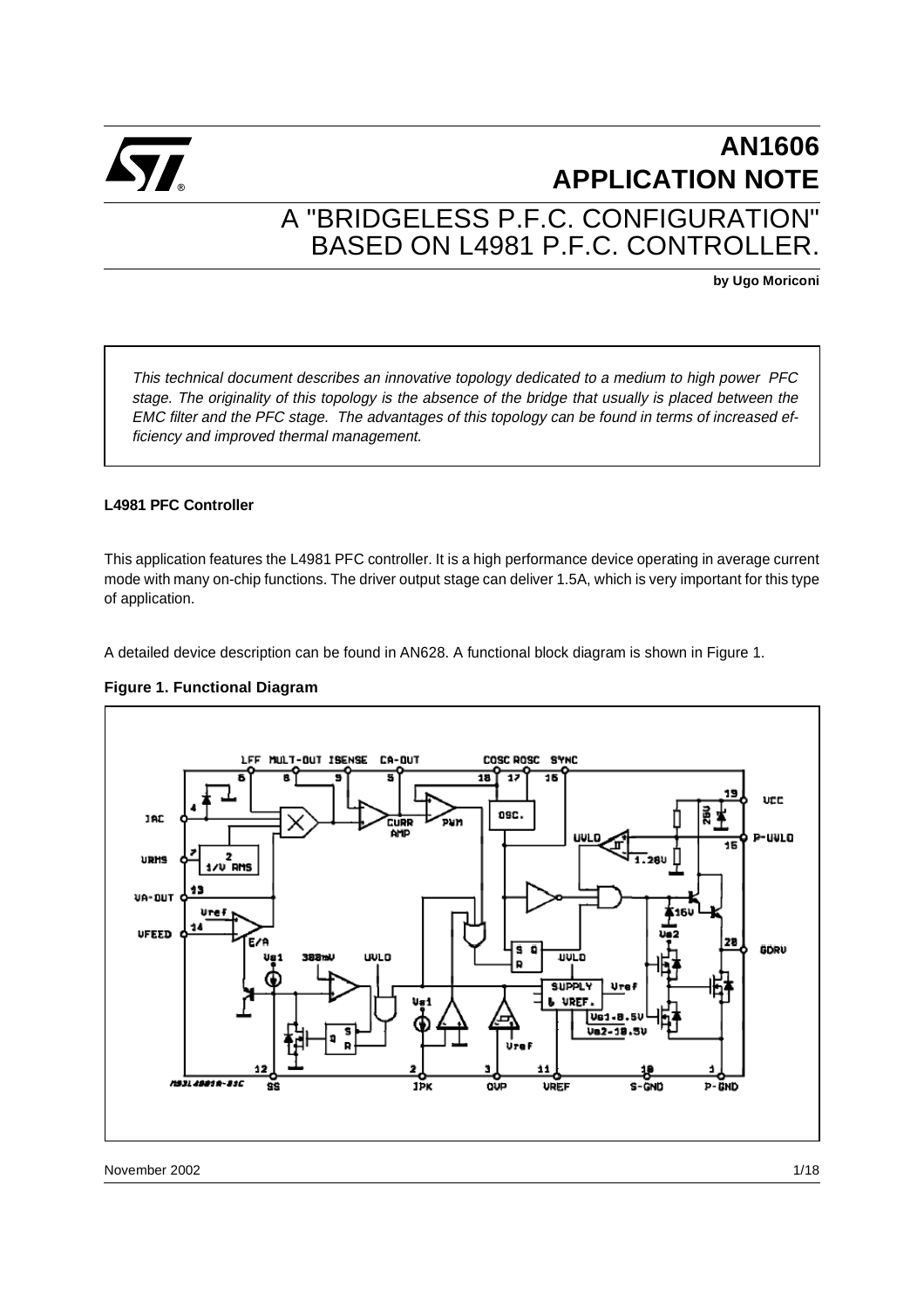## **Description of "Bridgeless PFC Configuration" Topology**

The conventional boost topology is the most efficient for PFC applications. It uses a dedicated diode bridge to rectify the AC input voltage to DC, which is then followed by the boost section. See Figure 2.

This approach is good for a low to medium power range. As the power level increases, the diode bridge begins to become an important part of the application and it is necessary for the designer to deal with the problem of how to dissipate the heat in limited surface area. The dissipated power is important from an efficiency point of view.

#### **Figure 2.**



The bridgeless configuration topology presented in this paper avoids the need for the rectifier input bridge yet maintains the classic boost topology.

This is easily done by making use of the intrinsic body diode connected between drain and source of PowerMOS switches.

A simplified schematic of the bridgeless PFC configuration is shown in Figure 3.

## **Figure 3.**



*ki*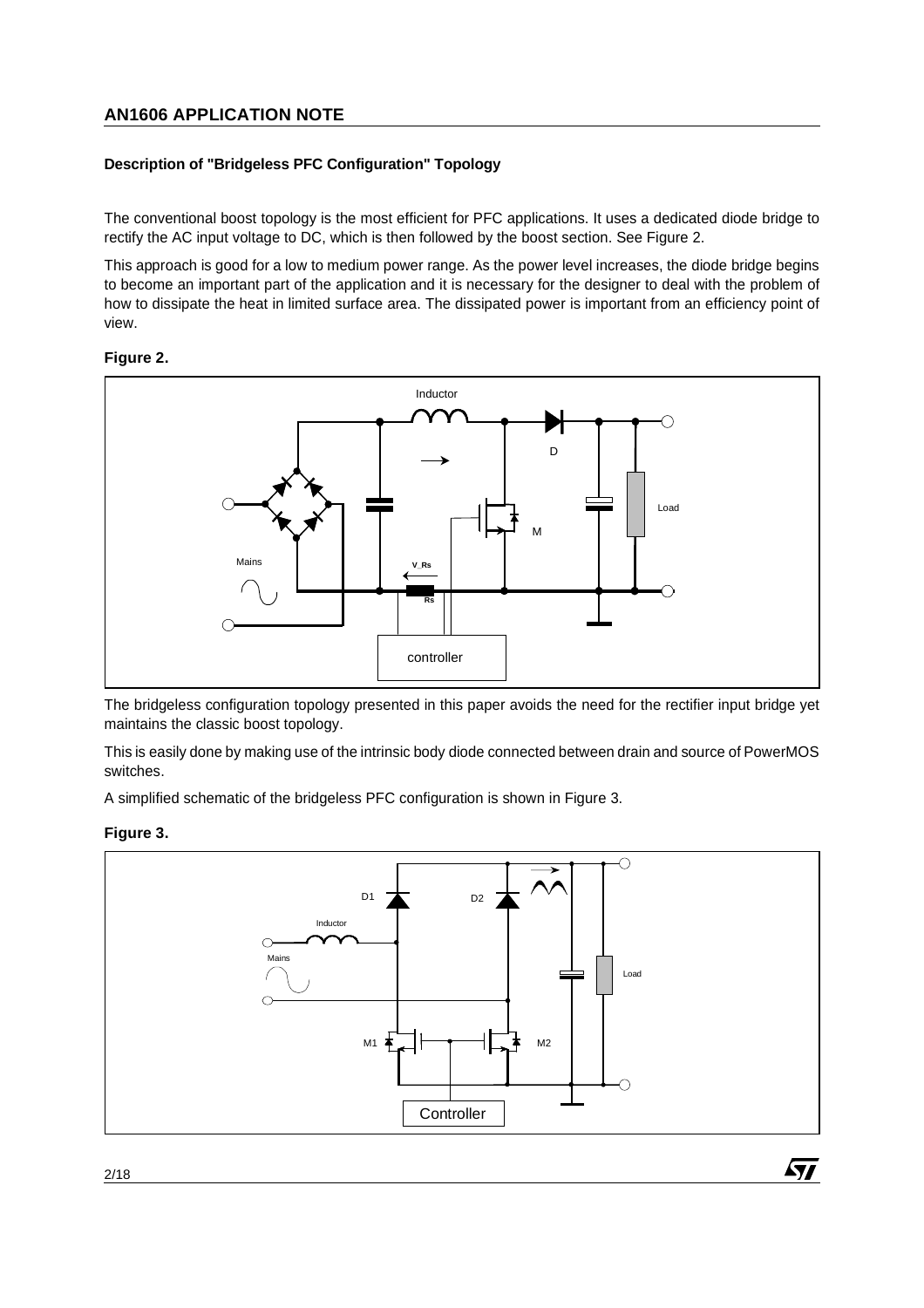The circuit shown from a functional point of view is similar to the common boost converter. In the traditional topology current flows through two of the bridge diodes in series. In the bridgeless PFC configuration, current flows through only one diode with the PowerMOS providing the return path.

To analyze the circuit operation, it is necessary to separate it into two sections. The first section operates as the boost stage and the second section operates as the return path for the AC input signal.

Referring to Figure 4, the left side (Figure 4a) shows current flow during the positive half cycle and the right side (Figure 4b) shows current flow during the negative half cycle

#### **Figure 4.**



#### **Positive "HALF Cycle."**

When the AC input voltage goes positive, the gate of M1 is driven high and current flows from the input through the inductor, storing energy. When M1 turns off, energy in the inductor is released as current flows through D1, through the load and returns through the body diode of M2 back to the input mains. See Figure 4A

During the-off time, the current throw the inductor L (that during this time discharges its energy), flows in to the boost diode D1 and close the circuit through the load.

## **Negative "HALF Cycle".**

During the negative half cycle circuit operation is mirrored as shown in Figure 4B. M2 turns on, current flows through the inductor, storing energy. When M2 turns off, energy is released as current flows through D2, through the load and back to the mains through the body diode of M1.

Note that the two PowerMOSFETs are driven synchronously. It doesn't matter whether the sections are performing as an active boost or as a path for the current to return. In either case there is benefit of lower power dissipation when current flows through the PowerMOSFETs during the return phase.

## **Current Sensing.**

The PFC function requires controlling the current drawn from the mains and shaping it like the input voltage waveform. To accomplish this it is necessary to sense the current and feed its signal to the control circuit. In average current conventional boost topology, we sense the rectified current rather than the AC input current. This can be achieved by a simple sensing resistor in the return of the current to the bridge, as shown in Figure5a.

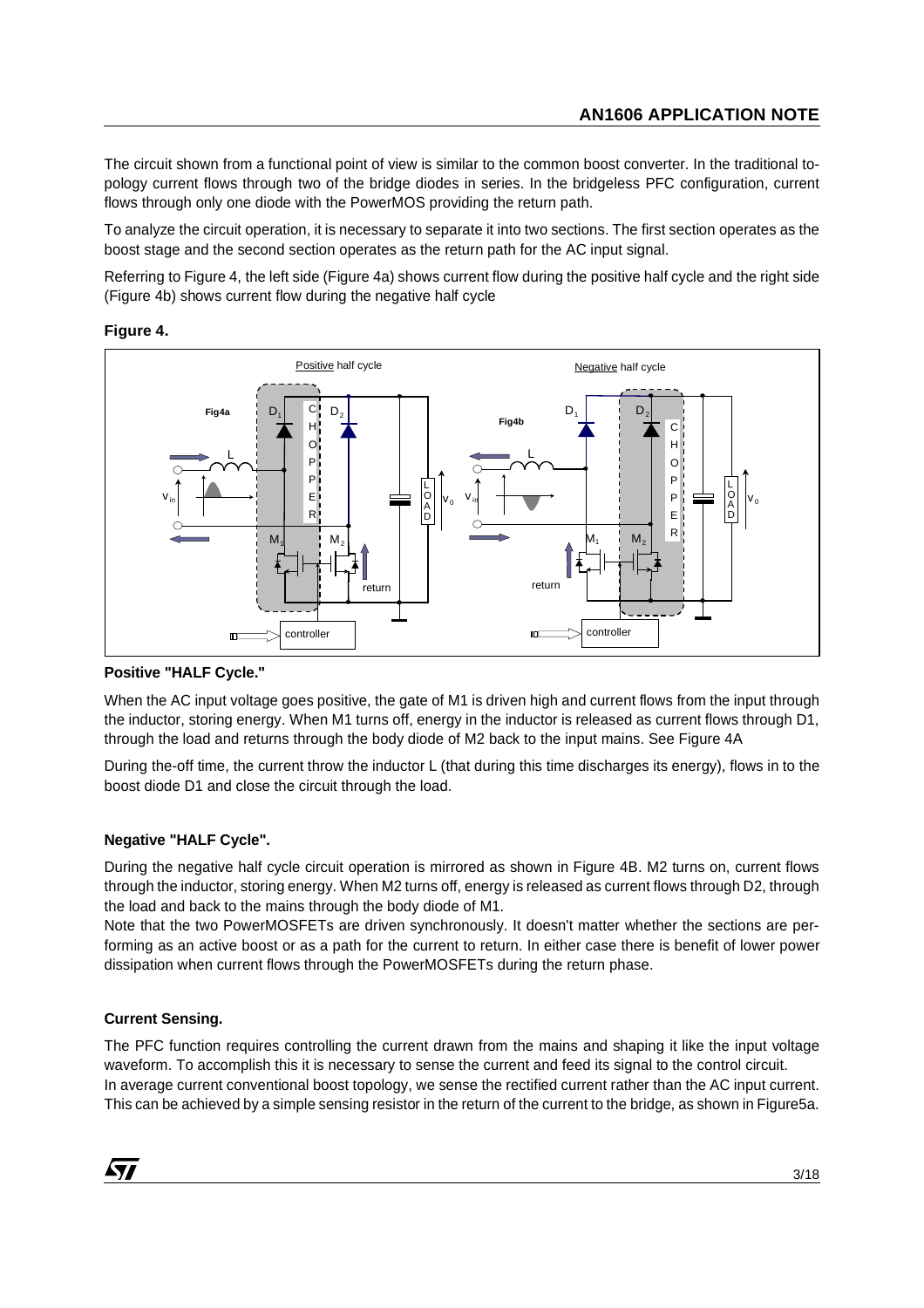The L4981A/B current loop is designed to handle this negative signal. This type of resistor current sense can easily be achieve in medium power applications. For high power PFC circuits it is necessary to use a magnetic current transformer for improved efficiency as shown in Figure 5b.

In the bridgeless PFC configuration since an input rectifier bridge is not used, the current is continuously changing its direction and the complexity of current sensing with a simple resistor can increase. Also in high power applications, resistor sensing may dissipate too much power. In these cases, current sensing with a current transformer is the preferred approach.

A current sense transformer core is typically high permeability ferrite (toroidal or a small core set). The primary of the transformer is a single turn of wire through the core. The secondary typically consists of 50 to 100 turns.



#### **Figure 5. .**

This type of sense transformer cannot operate at low frequency and for this reason it must be connected where the current is switched at high frequency. The magnetic core must be allowed reset.

This is normally accomplished by using a diode. In order to reproduce the inductor's current in boost topology, two of magnetic sense sections are needed and the simplified schematic is shown in figure 5b.

When the sense transformer solution is applied in the bridgeless topology, the simple sense as in fig5b, is no longer valid.

57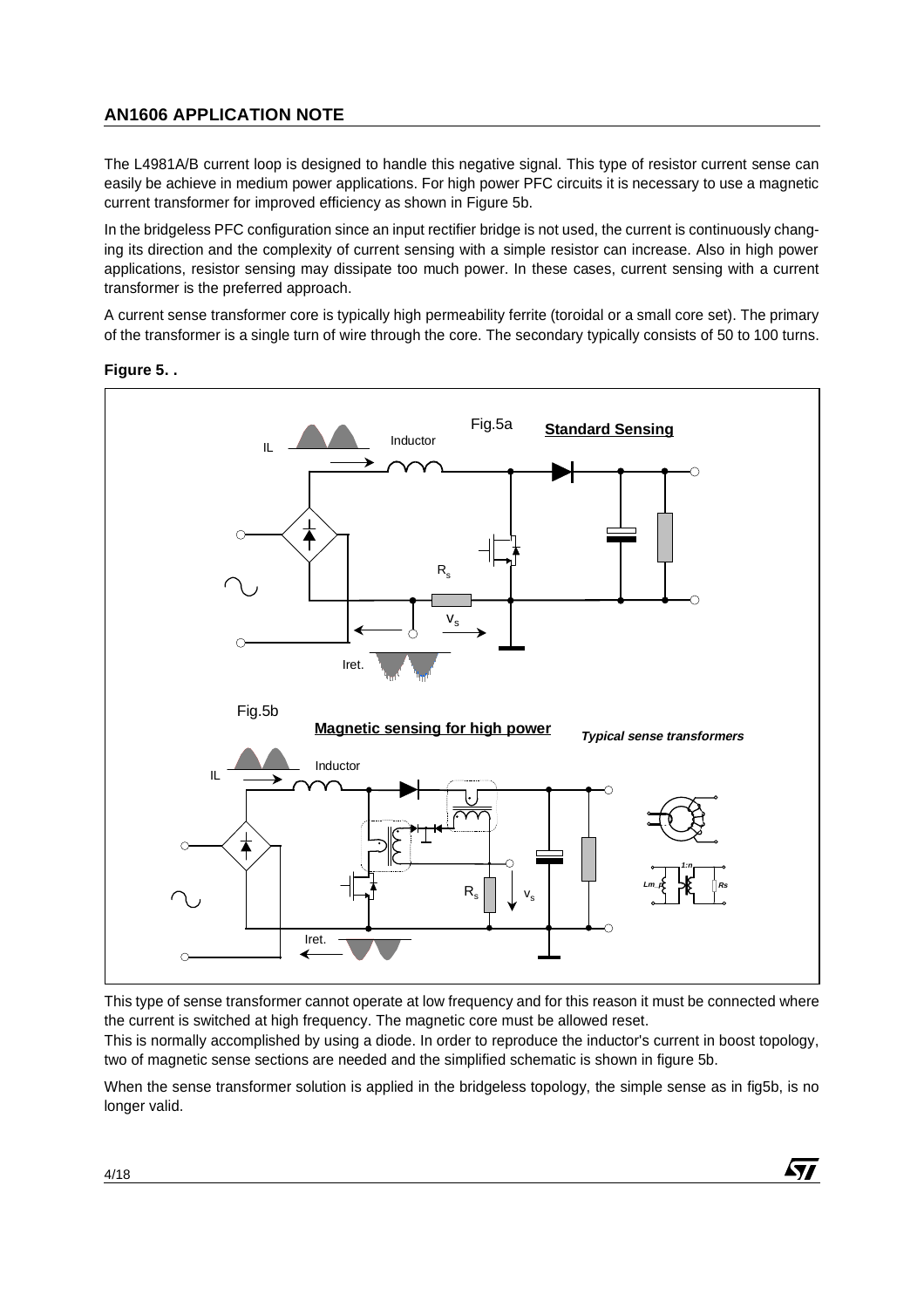The circuitry is more complex than in the boost case because here we have two pair of PowerMOS (M1, M2) and diodes (D1, D2) alternating.

It is necessary to sense the chopping current of the (PowerMOS + diode) section and to sum the signals to be applied to Rs.

The sensing of the diode's current can be simply done by placing a magnetic sensor at the common cathode (L2 in fig.6.). Only one of the two diodes operates each half input cycle.

## **Figure 6.**



For the PowerMOSFET portion of the circuit, the complexity increases because during the half cycle when one of the PowerMOSFETs is chopping, the other one has to handle the current flowing back to the mains.

Using the configuration of sensors as shown in Figure 6 it is possible to solve the problem without undue complexity. The unnecessary high frequency portion of the current signal is cancelled because of the method M1 is connected to L1A as shown in Figure 6b. The problem due to the change of polarity during each half cycle is solved by using a center tapped secondary and two rectifiers.

Since the coupling of the two windings must not permit the demagnetization of L1, an auxiliary transistor Q1 is used that opens the circuit during the off-time. For the L4981 controller, the off-time is guaranteed not to be less than 5% of the period. Q1 can be a small signal transistor because its switched current is low due to the fact that the transformer secondary will have a large number of turns.

To realize the current sensing transformer, a high permeability toroidal core (ur=>5000) has been used. The secondary has 50 turns as a compromise to reduce secondary current yet not require a large number of turns.

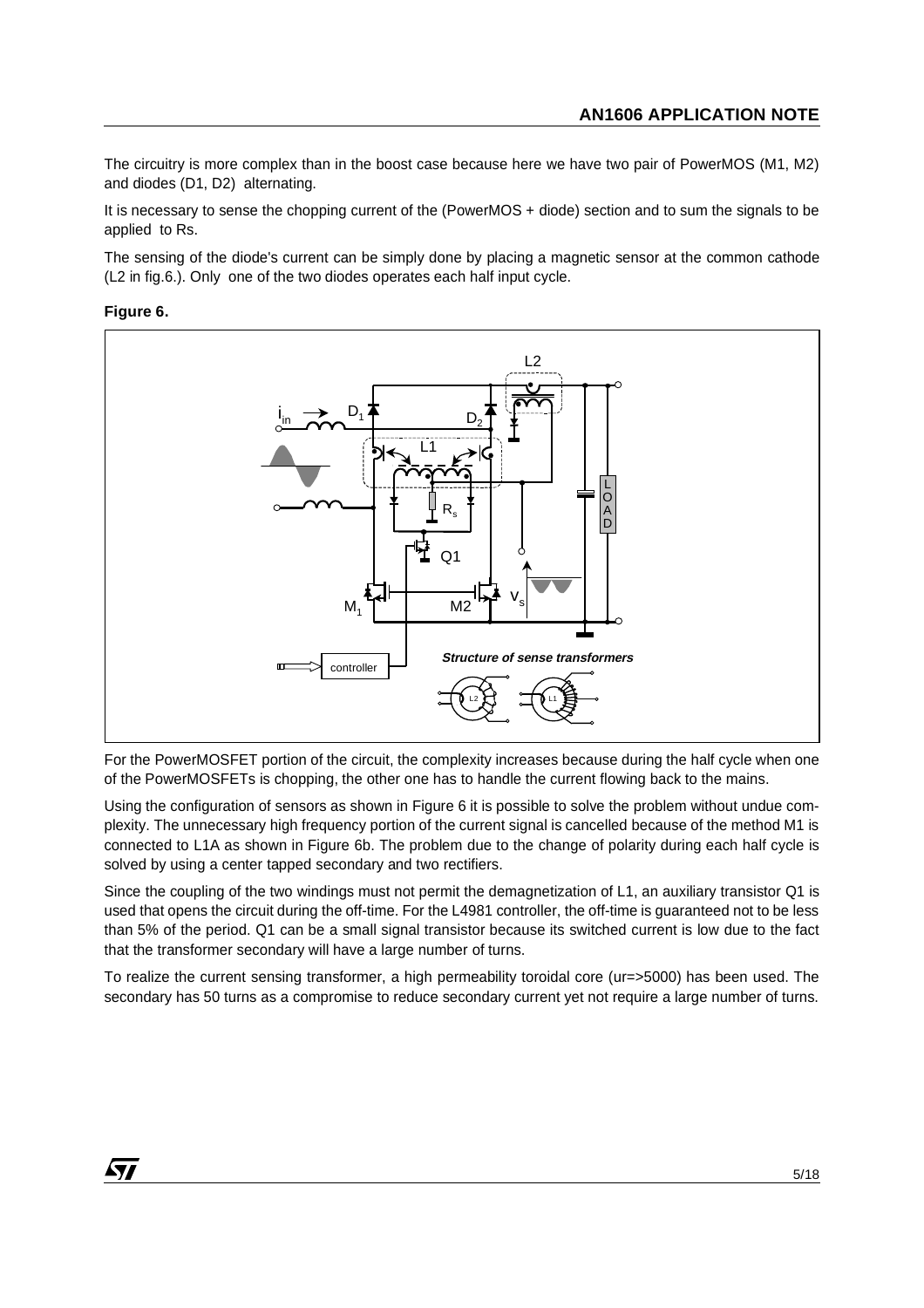





## **Other control circuits**

Input voltage sensing: in the standard boost topology the rectified input voltage waveform is sensed using a resistor that, by one internal circuit, delivers the mirrored signal to one of the multiplier's inputs (Iac-pin4).

 $\sqrt{27}$ 

For the bridgeless configuration see the circuit shown in fig.7.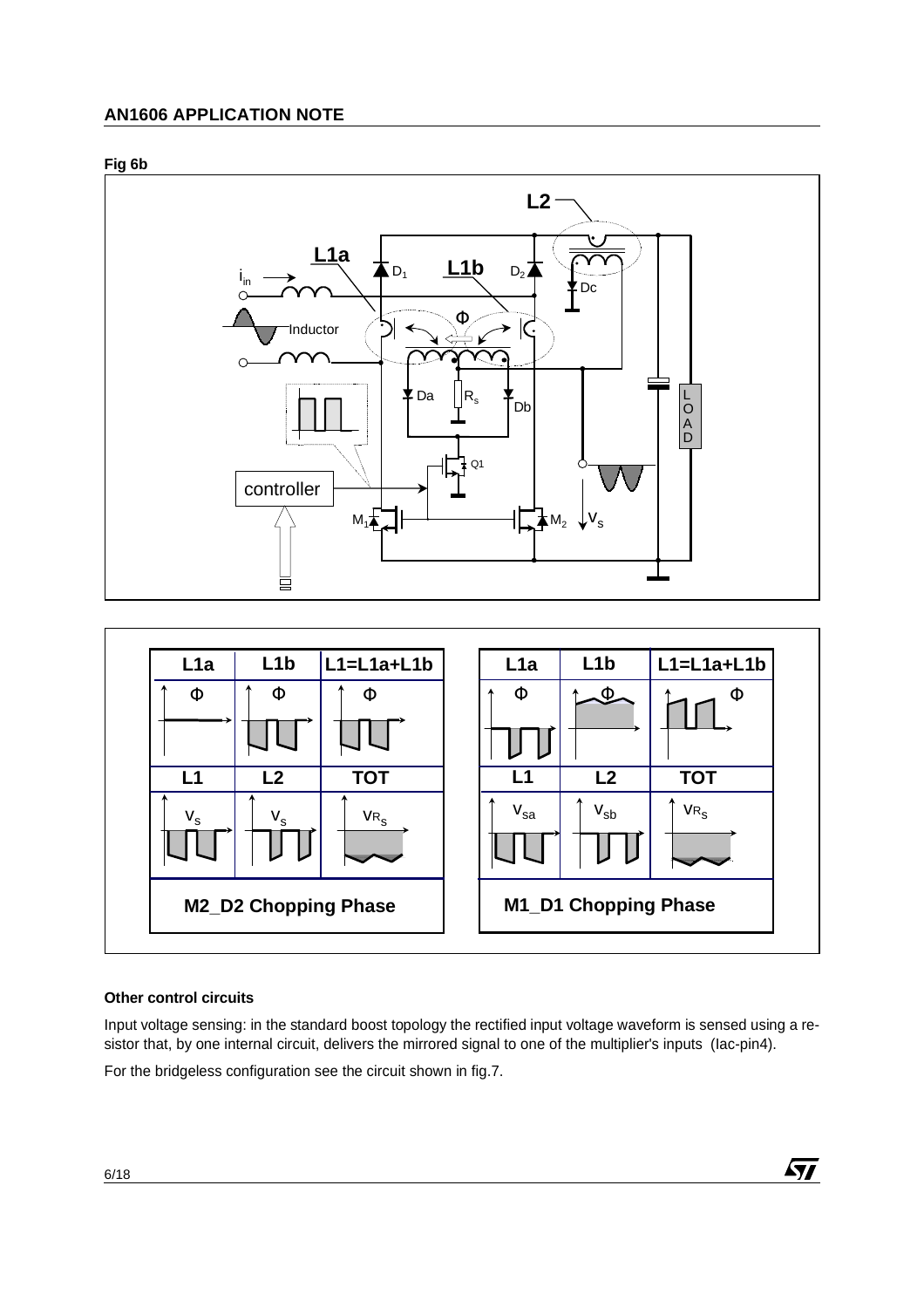## **Figure 7.**



It is based on the following consideration: the frequency of the signal of interest (tens of Hz), is much lower than the switching frequency (tens of kHz). The boost inductor, for the low frequency, behaves like a short circuit. Since the Powermos's drains are, in turns, close to ground (via the body diode), the resulting equivalent circuit is shown in fig7b.

The relation between the voltage (from the inductor) and the current that flows in to Iac pin is:

**a)**   $Y(s) = \frac{1}{\text{Re}q} \cdot \frac{1}{1 + \text{st}}$ 

Where: Req = R1 + 2 · R2 and t =  $\left[\frac{R1}{2}/R2\right]$  · C1

The net introduces one pole at:  $\quad$  fp =  $\frac{1}{2 \cdot \pi \cdot t}$ 

The pole must be located at a frequency high enough not to distort the input waveform and at the same time, low enough to filter the switching frequency.

In this application the equivalent resistance has been choosen

Req.=324-k $\Omega$  that fits well with the current amplifier design.

The resulting R1 is 300kΩ and R2 is 12kΩ

The pole has been placed a decade before the switching frequency:

 $Fp = 5kHz$  that gives:

**b)** C1 = 
$$
\frac{1}{2 \cdot \pi \cdot fp \cdot (\frac{R1}{2}/R2)} = 2.87nF
$$

In practice, in our test, a standard value of 2.7 nF as ben used.

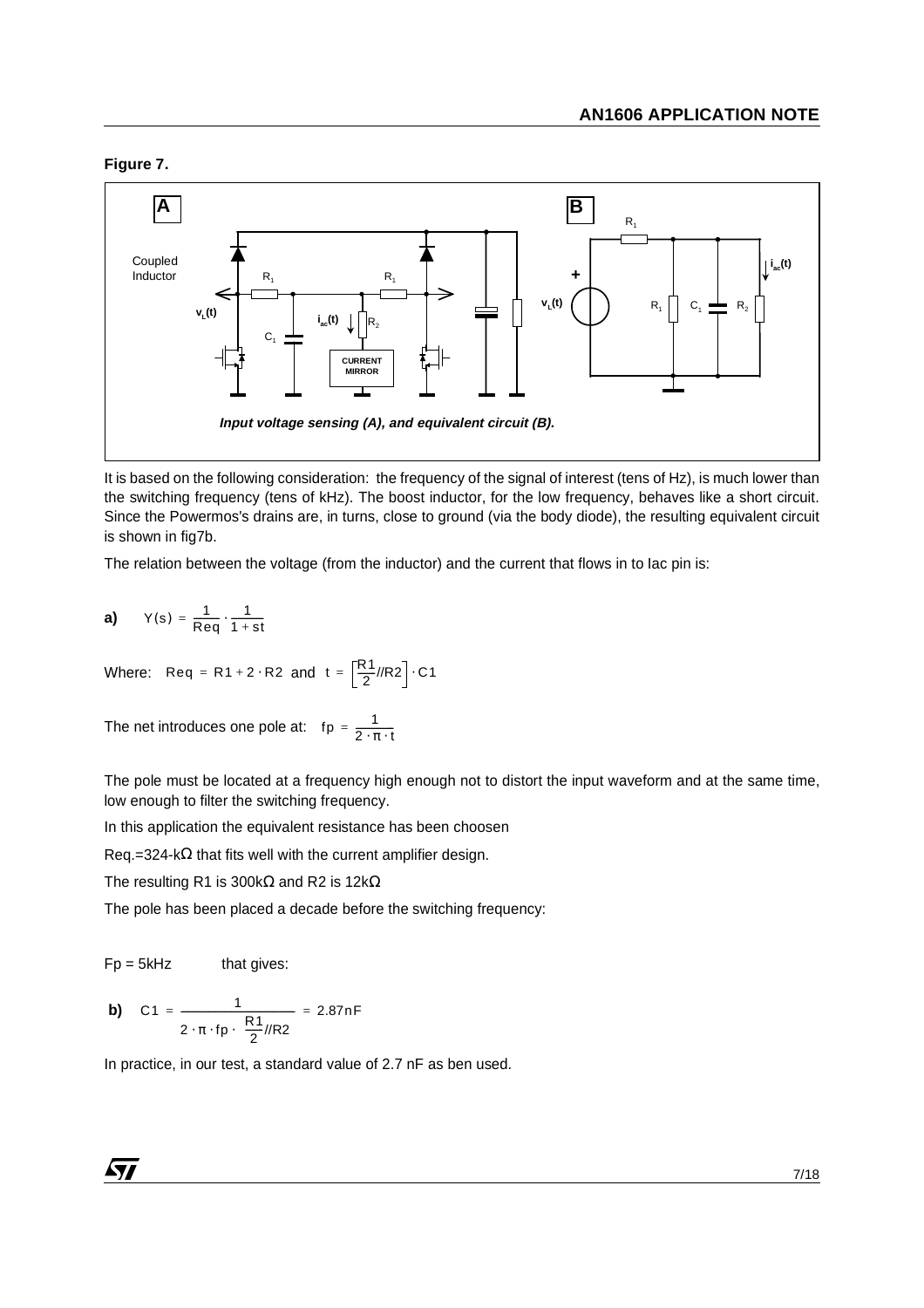#### **Voltage feed-forward.**

Voltage feed-forward, a useful function in wide range applications, requires a DC voltage proportional to the rms. value of the input mains. For the L4981, this value must be between 1.5V to 5.5V so that it can mirror over a wide range.

Since the rectified mains frequency is 100 -120Hz, we need a large rejection for this frequency and because the feed-forward reaction time is proportional to the bandwidth, we introduce a second order filter that allows good compromise between attenuation of the fundamental frequency and response time.

The circuit (Fig.8) is similar to the fig.7 described earlier.

#### **Figure 8.**



Defining  $H_1P(s)$  the transfer functions between the voltage from the inductor and the voltage at the output of the filter  $v_{LP}$  (Fig.8B), we have the following relation:

c) 
$$
H_{LP} = K_{LP} \frac{1}{(1 + st_1) \cdot (1 + st_2)}
$$
  $K_{LP} = \frac{R_c}{(Ra + 2Rb + 2Rc)}$ 

The time constants cannot be expressed in simple way and so that the position of poles can be numerically calculated.

57

The constant  $K_{LP}$  is defined taking in to account the wide-range that is, V mains is between 88V and 264V:

$$
V_{LP} = V_{RMS} \frac{2\sqrt{2}}{\pi} \cdot K_{LP}
$$

Choosing to calculate this value at the midpoint of the allowed values:

**e)** 
$$
\frac{2\sqrt{2}}{\pi} \cdot \frac{88 + 264}{2} \cdot K_{LP} = \frac{1.5 + 5.5}{2}
$$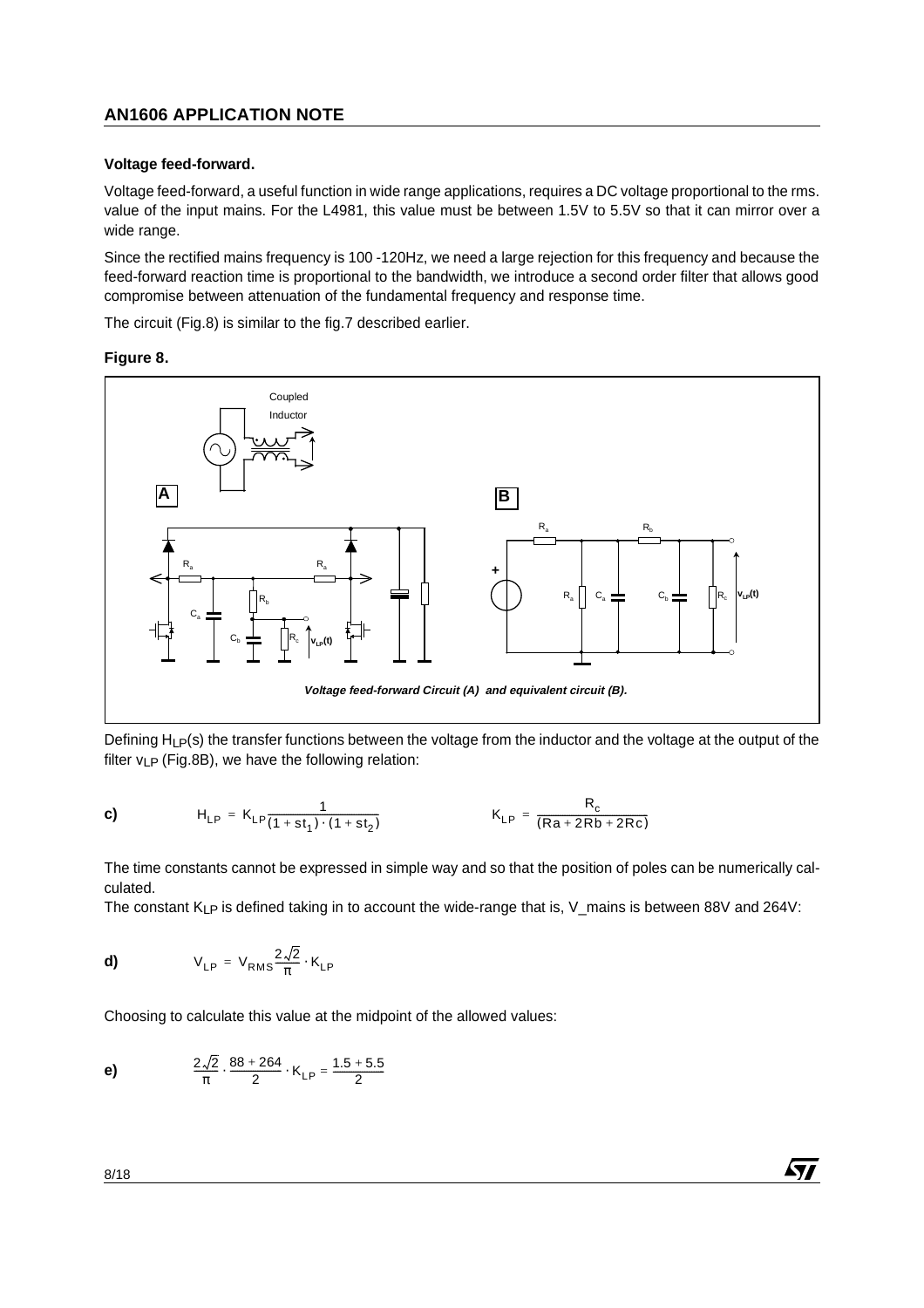To fit this, it has been choosen

$$
\begin{cases}\nRa = 998k\Omega \equiv (2 \cdot 499) \\
Rb = 150k\Omega \\
Rc = 30k\Omega\n\end{cases}
$$

For the capacitors, we set 80 dB of attenuation on the fundamental frequency using the commercial values: -

$$
\begin{pmatrix} Ca=390nF \\ Cb=470nF \end{pmatrix}
$$

The design places two poles at 3Hz and 14Hz and 80 dB of attenuation at 100Hz.

#### **Practical examples.**

The preceeding points of this note have described the topology peculiarity. Remainder of the topics, for PFC design, are similar to standard P.F.C. boost applications based on L4981A/B (see the related references and application notes).

Starting from now, we can refer to real design examples.

In fact, in order to verify the efficacy of the described configuration, it have been checked a pair of application's size. For evaluation porpoise, it has been realized a printed circuit.

Let us beginnes with and 800W P.F.C application.

#### **800W Target:**

- 1 Wide range input voltage variation 110Vrms to 220Vrms.
- 2 Output power 800W.
- 2 Output voltage 400Vdc.

A switching frequency of 50 kHz has been chosen as a good compromise between the coil-size and the powerMOS switching losses.

#### **Boost Inductor design.**

To design the boost inductor, the parameters under consideration are the percentage current ripple (as low as possible) and the cost of the bobbin. This portion of the design is the same as for the standard topology.

In this application, in place of a single inductor connected to one of the phases, it has been chosen to split the inductor into two sections (two windings on the same core) as shown in the connection diagram at fig.9.

*ky*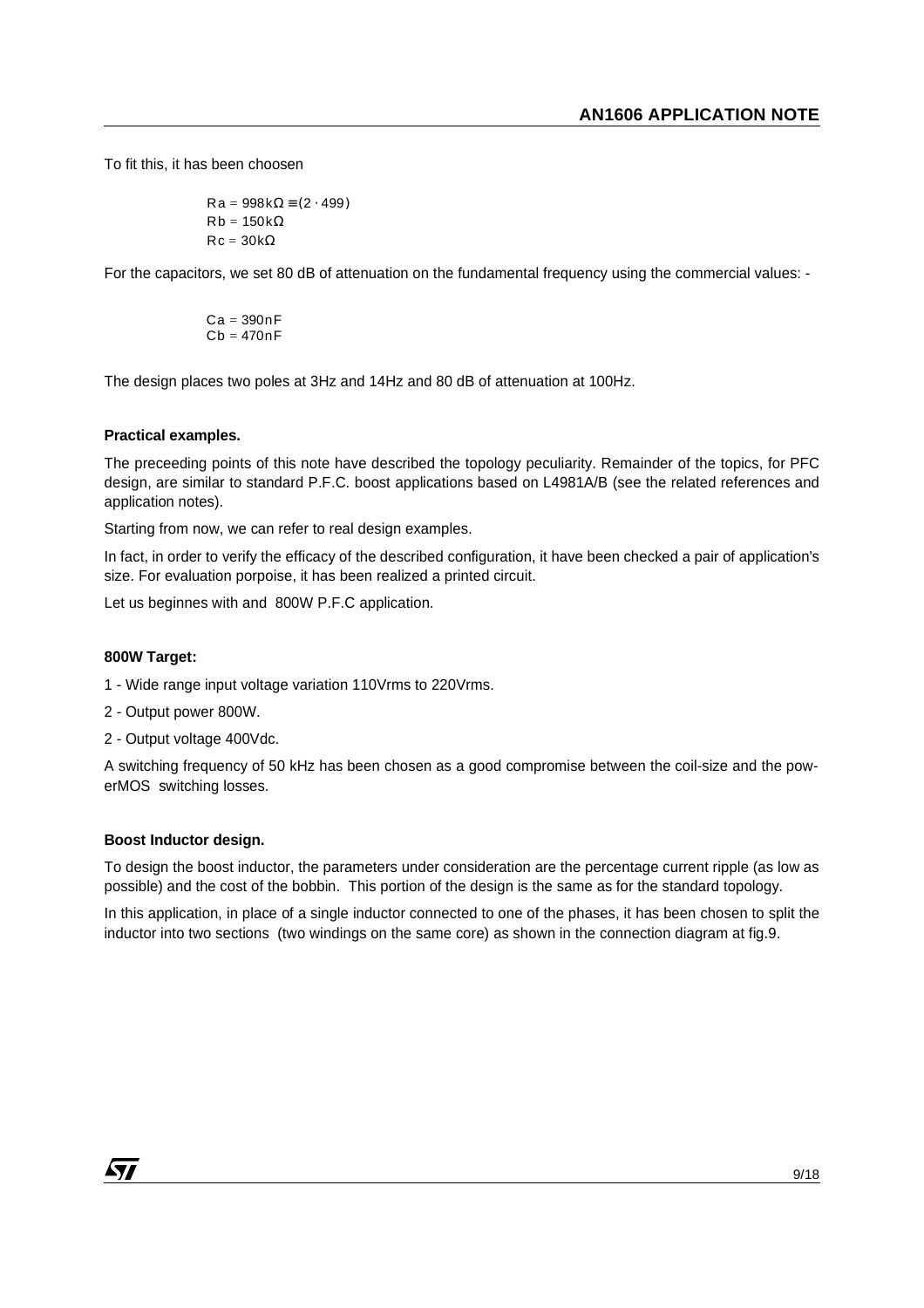

#### **Figure 9. Connection Diagram for the Coupled Inductor**

Realizing the inductor in this manner improves common mode rejection and avoids the effect of the difference between drain capacitance of the PowerMOSFETs. In order to simplify the model, assume a near unity coupling factor and the equivalent circuit is shown in Figure 9b.

The inductance is proportional to the square of the number of turns. For the two windings it will be:

f) 
$$
N' = \frac{N}{2} \text{ and}
$$

$$
N' \text{ total} = \frac{N}{2} + \frac{N}{2}
$$

The required number of turns for a given inductance on the same core is the same as it is for one winding or two windings. The only difference is that the two windings are separated into two sections. For simplicity we can design the coupled inductor using the same criteria as for a standard inductor - core size, number of turns, and size of copper wire.

For the core, the preferred design is a gapped ferrite core set.

The size of the core can be chosen considering the maximum current Ipk. that, for the 800W target's parameters can exceed 14A (placing Ipk. = 15A).

**g)** 
$$
V_{\text{core}} \ge V_{\text{core}, \text{min}} = K \cdot L \cdot I^2 \text{peck} \quad (\text{mm}^3)
$$

Where:  $K = 1.4 \cdot 10^4 \cdot \frac{\text{lcore}}{\text{lgap}}$ 

For the 800W application, the nominal current ripple has been chosen around 25%. This fixes the boost inductance value L=450µH.

57

10/18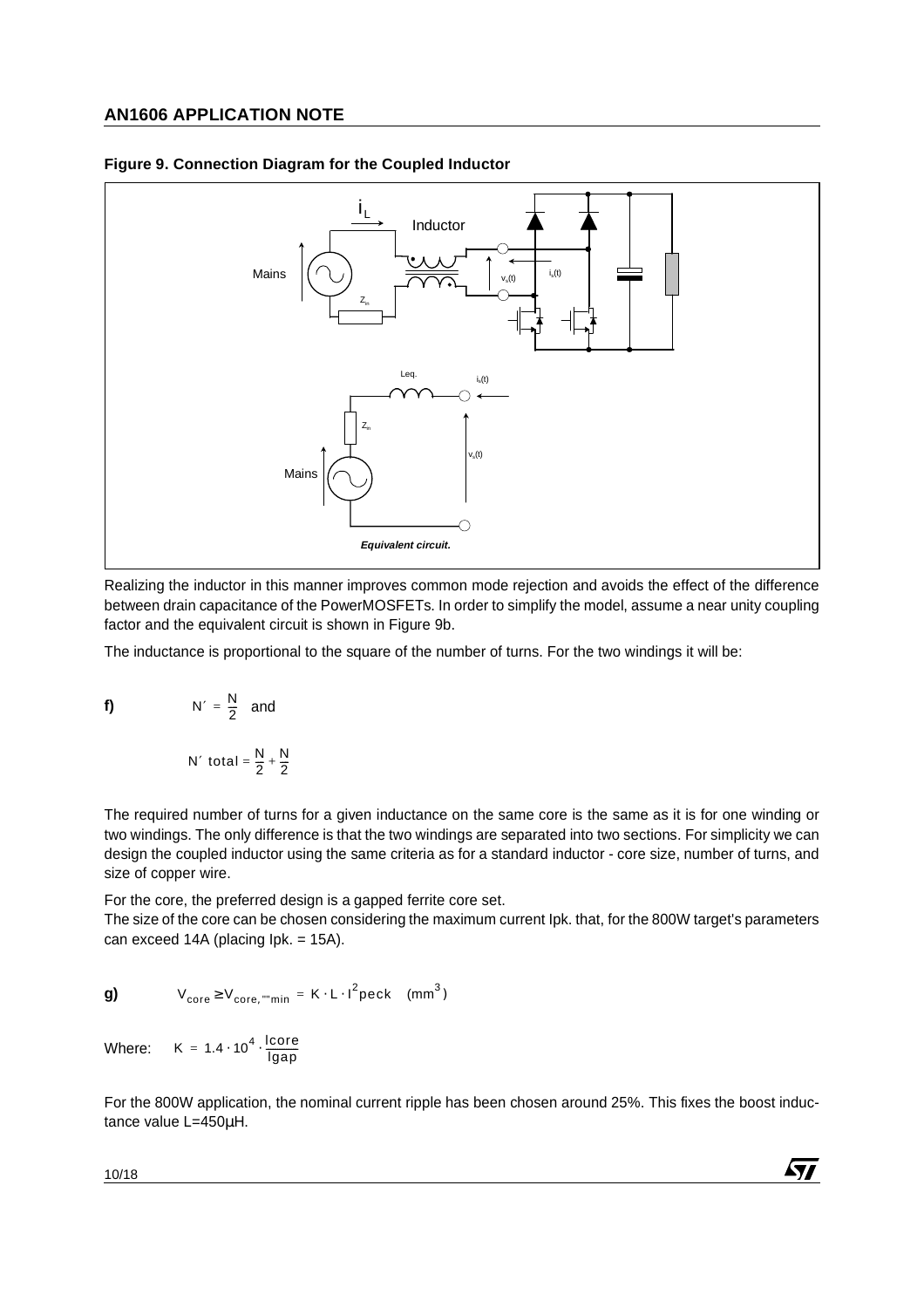The coil requirements can be met using a gapped core set type E66/33/27, characterized with the following key parameters:

 $Ae = 550$ mm $\textdegree$ 3; lcore = 146mm; m\_core = >1600; Vcore = 80.4\*10^3mm^3

The air gap needed to avoid saturation and optimize the coil size is equal to lap =  $3$ mm.

Using the parameters in the formula g).

Vcore>67.5mm^3

This result confirms the core is well above the minimum size.

The used formula for the number of turnes, needed to design the total required inductance L, is:

**h)** N = 
$$
\sqrt{\frac{L}{\mu_0} \cdot \left[ \frac{I, \text{core}}{\mu_r, \text{core} \cdot A} + \frac{1 \text{gap}}{\left( \sqrt{A + \frac{\pi}{4} \cdot 1 \text{gap}} \right)^2} \right]}
$$

The resulting N=38, in our solution, has been realized with 19 turns +19 turns.

In order to minimize the high frequency losses, the winding has been made using the "multiple wire" approach. It is possible to estimate the losses for a low frequency current.

Imposing a maximum power value to be dissipated in the copper (Pcu =  $5W$ )

$$
\mathbf{i) \qquad P_{wire} = R_{DC} \cdot I_{RMS, max}^2 < 5W \qquad R_{DC} < \frac{P_{wire}}{I_{RMS, max}^2} = 60 \text{ m}\Omega
$$

Using the formula for multiple wires: -

$$
\mathbf{I} \mathbf{I} \qquad \qquad \mathbf{R}_{\mathrm{DC}} = \rho_{\mathrm{Cu}} \cdot \frac{I_{\mathrm{turn}} \cdot \mathbf{N}}{\frac{\pi}{4} \cdot d^2 \cdot \mathbf{M}} < 60 \,\mathrm{m}\,\Omega
$$

Were:

In practice 20 wires were used, each having a diameter d=0.4 mm.

#### Output Capacitor filter.

For the bulk capacitor selection, we consider a reasonable 100Hz voltage ripple.

*ky*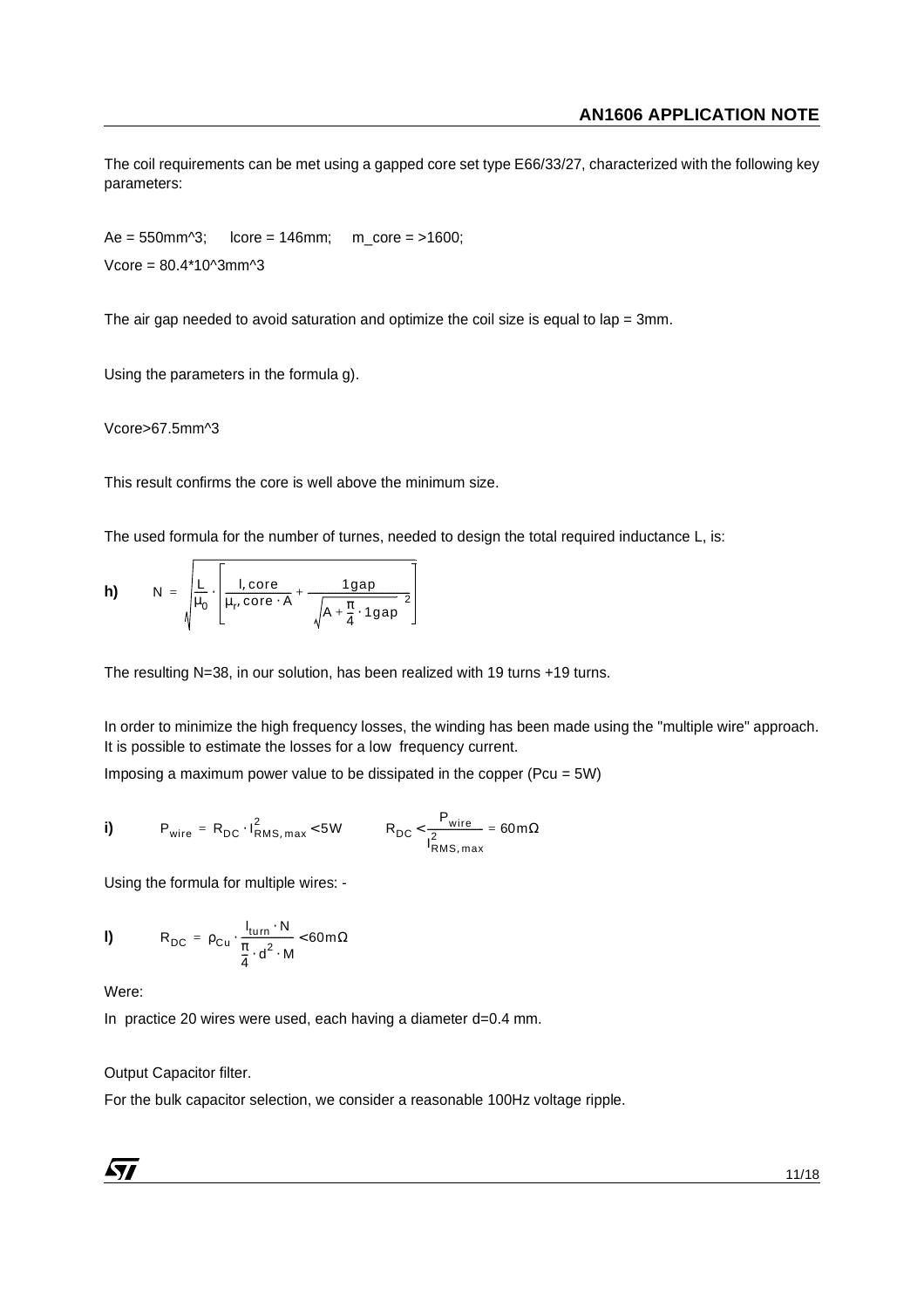$$
m) \hspace{1cm} \text{Co} = \frac{\text{Po}}{2 \cdot \pi \cdot 2 \cdot f \cdot \Delta f \cdot \Delta f \cdot \text{Vo}}
$$

were f is the input frequency.

Imposing <10Vac the peak of voltage variation over 400Vo, the Co value will results >318µF; the commercial value is 330µF

## **Power Devices.**

The selection of the power devices is dependent upon the topology and the size of the application.

Operating in continuous current mode, fast reverse recovery diodes are needed.

The TURBOSWITCH "STM family", in the 600V voltage range, offers a very good solution for the two boost diodes, the STTH8R06FP has been chosen.

The insulated TO-220 package makes it easy to assemble the parts on a heat sinke.

Concerning the Powermos requirements, a 500V blocking voltage (Bvdss) is needed, for this application.

The chip selection is more complex. To find the best solution, it must be considered all the parameters that affect the power dissipation and to compare the results in terms of a cost to benefit ratio. The devices used in the 800W application (2+2), are the type STY34NB50F.

The four Powermos are efficiently driven without any additional buffer, thanks to the smart characteristics of the integrated driver.

## **Figure 10. 800W SCHEMATHIC DIAGRAM.**



57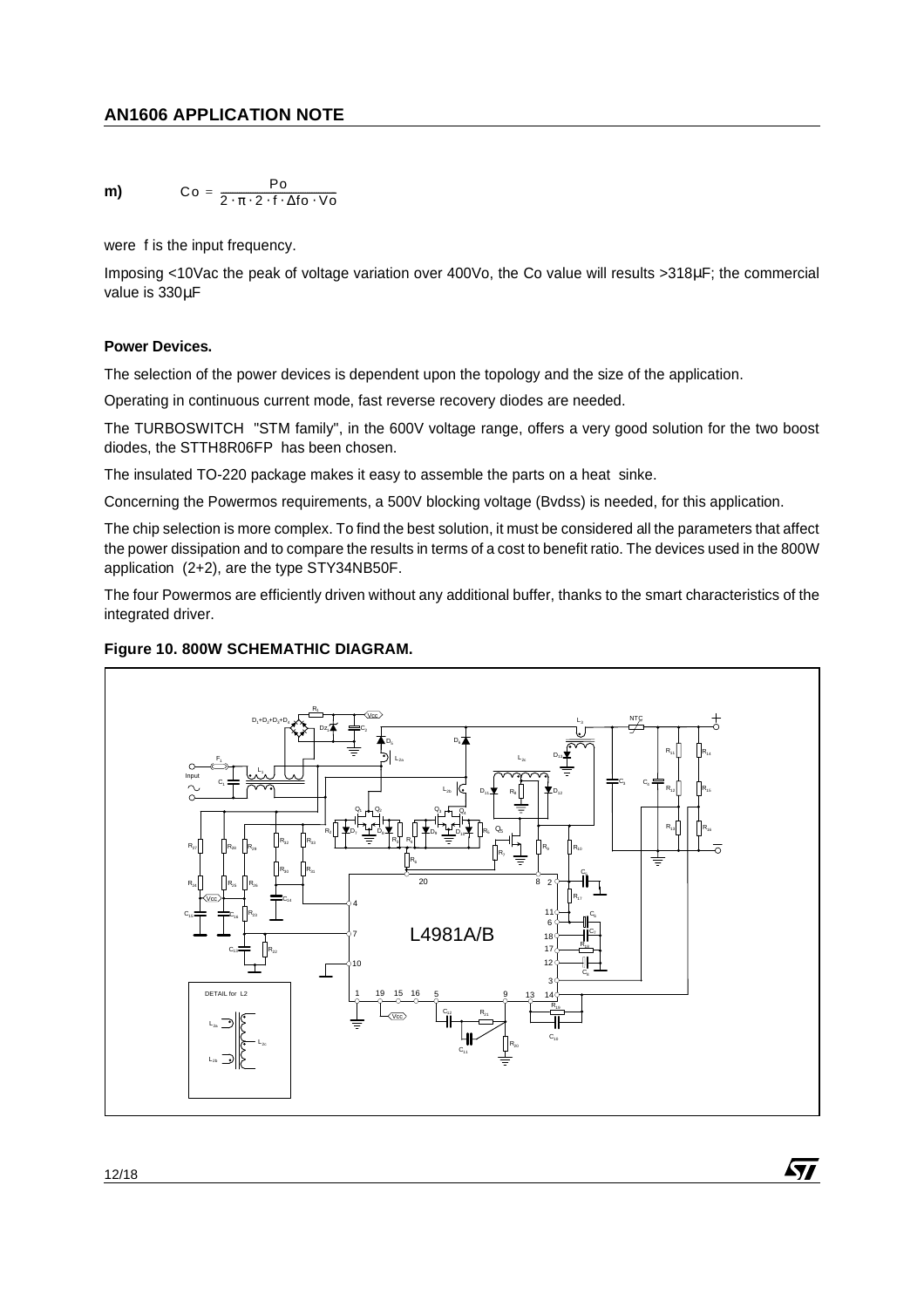| <b>Name</b>           | Value             | <b>Name</b>                 | Value             | <b>Name</b>              | <b>Value</b>   | <b>Name</b>    | Value             | <b>Name</b> | Value           |
|-----------------------|-------------------|-----------------------------|-------------------|--------------------------|----------------|----------------|-------------------|-------------|-----------------|
| $R_1$                 | 68 Ω              | $R_{2,3,4,5}$               | 10 $\Omega$       | $R_6$                    | 1.8 $\Omega$   | R <sub>7</sub> | 100 $\Omega$      | $R_8$       | $5\,\Omega$     |
| R <sub>9</sub>        | 2.7 k $\Omega$    | $R_{10}$                    | 1.5 k $\Omega$    | R <sub>11,12,14,15</sub> | 1 M $\Omega$   | $R_{13}$       | 22 k $\Omega$     | $R_{16}$    | 25.5 k $\Omega$ |
| $R_{17}$              | $3.9k\Omega$      | $R_{18}$                    | 27 k $\Omega$     | $R_{19}$                 | 220 k $\Omega$ | $R_{20}$       | 2.7 k $\Omega$    | $R_{21}$    | 5.6 k $\Omega$  |
| R <sub>22,24,27</sub> | $30 k\Omega$      | R <sub>23,30,31,32,33</sub> | 150 k $\Omega$    | R <sub>25,26,28,29</sub> | 499 k $\Omega$ | $R_{34}$       | 12 k $\Omega$     | <b>RSN</b>  | 12 $\Omega$     |
|                       |                   |                             |                   |                          |                |                |                   |             |                 |
| $C_{1,3}$             | $1 \mu F$         | C <sub>2</sub>              | 220 µF            | $C_4$                    | 330 µF         | C <sub>5</sub> | 10 <sub>0</sub> F | $C_6$       | 1 $\mu$ F       |
| C <sub>7</sub>        | 1.8 <sub>nF</sub> | $C_8$                       | $1 \mu F$         | $C_{10}$                 | 120 nF         | $C_{11}$       | 1 nF              | $C_{12}$    | $5.6$ nF        |
| $C_{13}$              | 470 nF            | $C_{14}$                    | 2.7 <sub>nf</sub> | $C_{15}$                 | 100 nF         | $C_{16}$       | 390 nF            |             |                 |
|                       |                   |                             |                   |                          |                |                |                   |             |                 |
| <b>NTC</b>            | 2.5               | B57364                      |                   |                          | F <sub>1</sub> | 20A            |                   |             |                 |

**B.O.M. for 800W Bridgeless Evaluation Circuit.**

#Ferrites Hy\_perm.' Diam.=20mm

 $L_{2,\#(1/50+50)}$ # sense transformer;  $L_{3\#(1/50)}$ # sense transformer

 $D_{1,2,3,4}$ ;  $D_{7,8,9,10,11,12,13} = 1N4148$ ;  $Dz_1 = 1N4746$ ;  $Q_5 = BS170$ 

 $L_1=450 \mu H$ ; =>  $E66*33*27-18+18 \text{ turns } 3mm/gapped # 20 wires //m=0.4 mm each.$ 

 $D_{5,6} =$  STTH8R06FP;  $Q_{1,2,3,4} =$  STY34NB50F

**Note:** For the evaluation circuit and external coupled inductor EMC where utilized.

The filter has been achieved as follows: -

Coupled inductor  $(30 + 30)$  turns; wire diameter = 0.8mm on a toroidal  $(40x17x9$  mm): -

Magnetizing inductance (each half inductor) Lm=8mH and a leakage inductance, Ld=50µH.

## **Scaling down the application.**

As a second step, based on the same circuit, a 600W P.F.C. has been built. The target specification designed for server application is.

## **600W Target:**

1- Wide range input mains 110Vrms to 220Vrms.

2- Output power = 600W.

2- Output voltage = 400Vdc.

The switching frequency has been set at 75kHz to use a reduced size and high performance PowerMOS.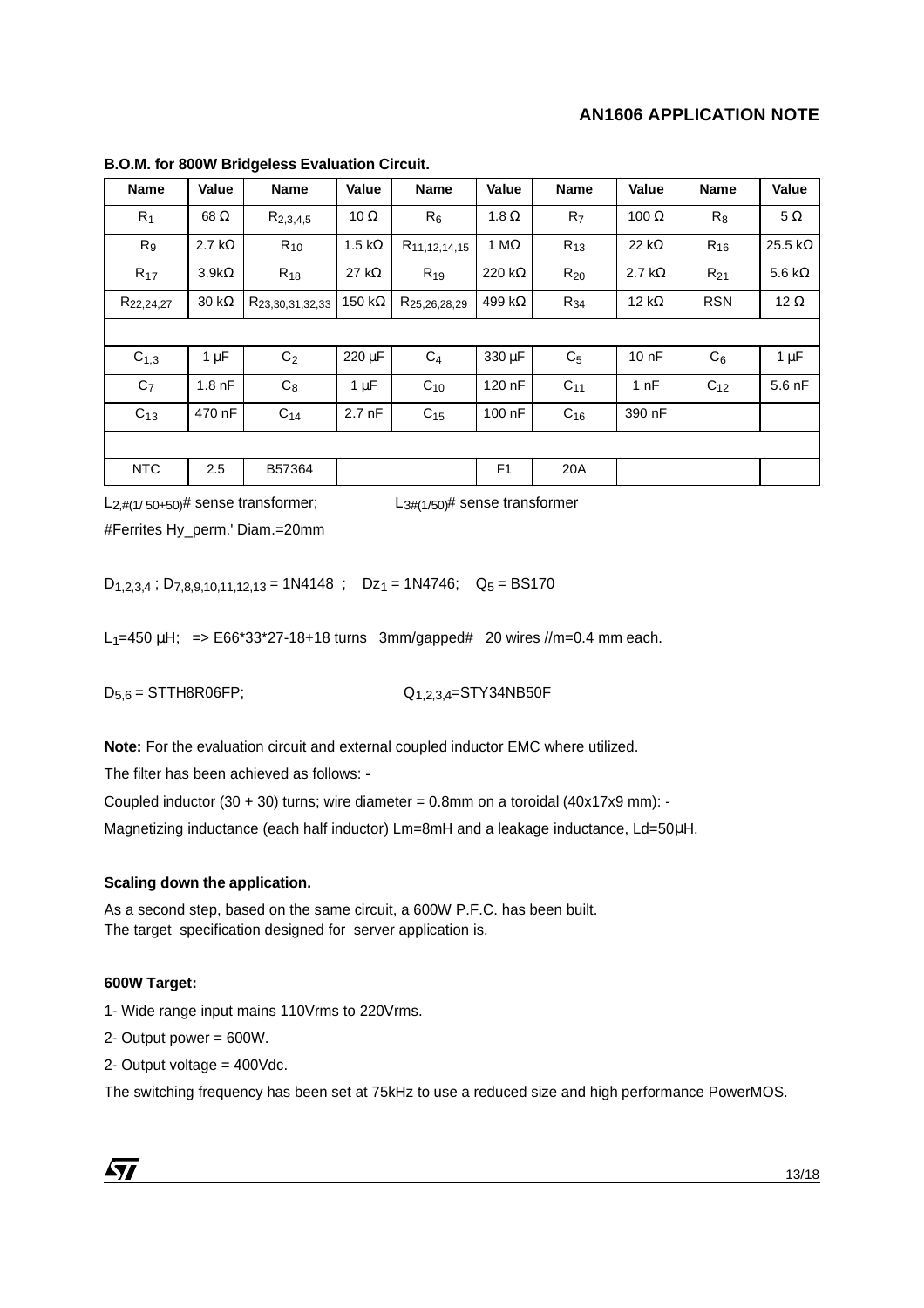Boost Inductor design.

The boost inductor has been design as been previously described .

For the 600W application, the nominal current ripple has been set around 22%, gives requires the inductance value L=440µH.

The inductor requirements can be met using the core set type E55/28/21, characterized with the following key parameters:

 $A = 357$ mm<sup> $\text{2}$ </sup>; lcore = 123mm; m\_core =>1600; Vcore = 43.7mm^3

The needed air gap is:  $I_{\text{ap}}=2.5$ mm.

Using the relation g), Vcore>38.8mm^3

The result confirms that the core is good enough.

Using the relation **h)**, the resulting N=42.

For the 600W, the coil has been realized with 21 turns +21 turns.

For minimize the high frequency losses, the "multiple wire" solution has been used.

Imposing the copper losses (Pcu =  $3.8W$ ), it has been used 14 wires having a diameter  $d = 0.4$  mm each.

## **Output Capacitor.**

For the selection of C<sub>O</sub>, the relation as been described in (m). The commercial value =  $330\mu$ F/450V used for the 800W application is still good for the 600W application.

#### **Power Devices.**

For the two boost diodes, as for the 800W application, the STTH8R06FP has been used. Concerning the Powermos, the devices used in the 600W version application are two STW26NM50F.

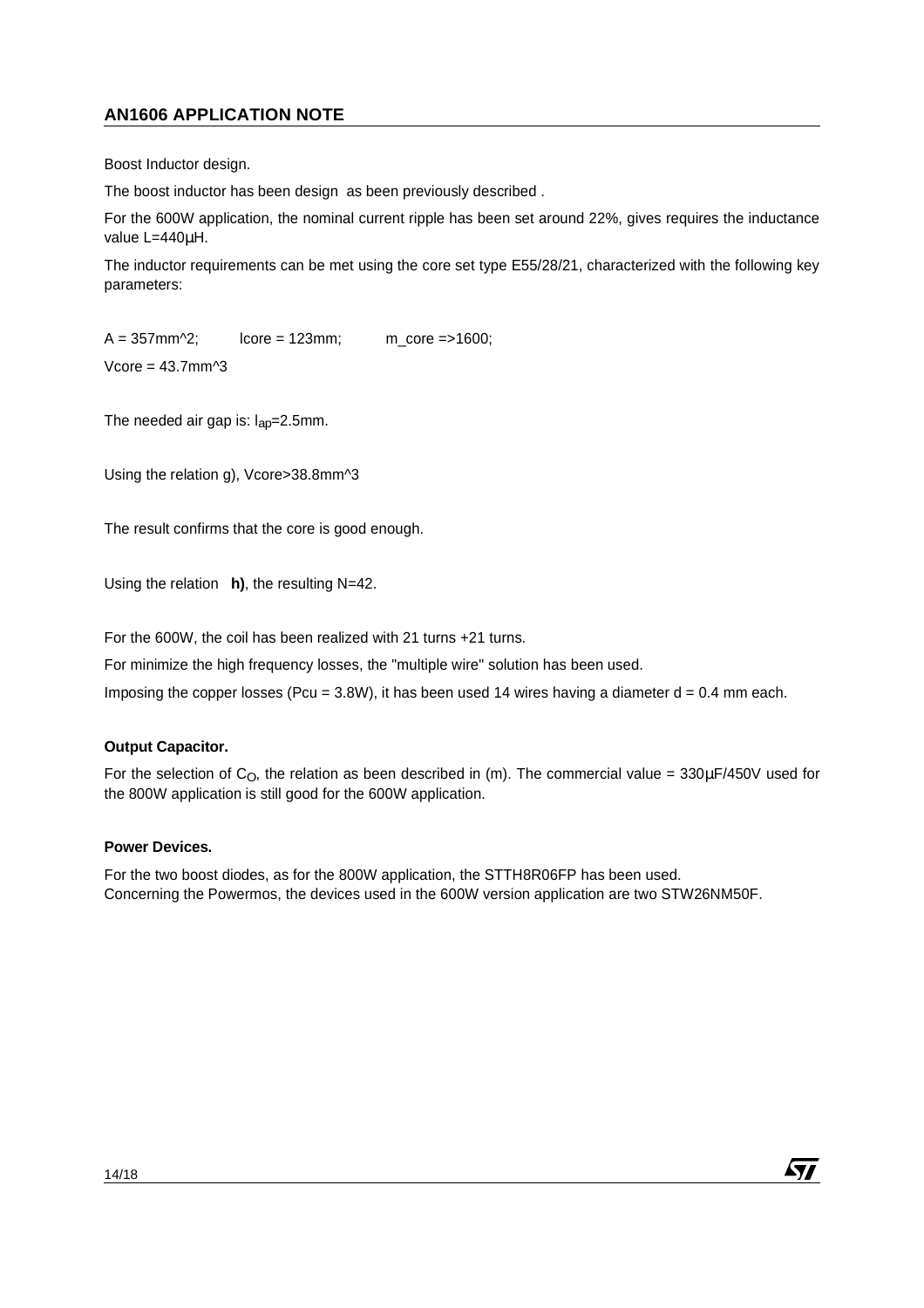

## **Figure 11. 600W SCHEMATHIC DIAGRAM.**

|  |  |  |  |  |  |  | B.O.M. for 600W version Bridgeless Evaluation Circuit. |  |
|--|--|--|--|--|--|--|--------------------------------------------------------|--|
|--|--|--|--|--|--|--|--------------------------------------------------------|--|

| <b>Name</b>           | Value             | <b>Name</b>                 | Value             | <b>Name</b>              | Value          | <b>Name</b>     | Value             | <b>Name</b> | Value           |
|-----------------------|-------------------|-----------------------------|-------------------|--------------------------|----------------|-----------------|-------------------|-------------|-----------------|
| $R_1$                 | 68 Ω              | $R_{3,4}$                   | 10 $\Omega$       | $R_6$                    | $6.8\,\Omega$  | R <sub>7</sub>  | 100 $\Omega$      | $R_8$       | $6.8\,\Omega$   |
| R <sub>9</sub>        | 2.7 k $\Omega$    | $R_{10}$                    | 1.5 k $\Omega$    | R <sub>11,12,14,15</sub> | 1 M $\Omega$   | $R_{13}$        | 22 k $\Omega$     | $R_{16}$    | 25.5 k $\Omega$ |
| $R_{17}$              | $3.9k\Omega$      | $R_{18}$                    | 33 $k\Omega$      | $R_{19}$                 | 220 k $\Omega$ | $R_{20}$        | 2.7 k $\Omega$    | $R_{21}$    | 5.6 k $\Omega$  |
| R <sub>22,24,27</sub> | $30 k\Omega$      | R <sub>23,30,31,32,33</sub> | 150 k $\Omega$    | R <sub>25,26,28,29</sub> | 499 k $\Omega$ | $R_{34}$        | 12 k $\Omega$     |             |                 |
|                       |                   |                             |                   |                          |                |                 |                   |             |                 |
| $C_{1,3}$             | $1 \mu F$         | C <sub>2</sub>              | $220 \mu F$       | $C_4$                    | 330 µF         | C <sub>5</sub>  | 10 <sub>0</sub> F | $C_6$       | $1 \mu F$       |
| C <sub>7</sub>        | 1.8 <sub>nF</sub> | $C_8$                       | $1 \mu F$         | $C_{10}$                 | 120 nF         | C <sub>11</sub> | 1 nF              | $C_{12}$    | $5.6$ nF        |
| $C_{13}$              | 470 nF            | $C_{14}$                    | 2.7 <sub>nf</sub> | $C_{15}$                 | 100 nF         | $C_{16}$        | 390 nF            |             |                 |
|                       |                   |                             |                   |                          |                |                 |                   |             |                 |
| <b>NTC</b>            | 2.5               | B                           | 57364             |                          |                | F <sub>1</sub>  | 15 A              |             |                 |

 $L_{2,\#(1/50+50)}\#$  sense transformer ;  $L_{3\#(1/50)}\#$  sense transformer

#Ferrites Hy\_perm.' Diam.=20mm

 $D_{1,2,3,4} D_{8,9,11,12,13} = 1N4148; \quad D_{2,1}=1N4746; \quad Q_5 = BS170.$ 

 $\sqrt{27}$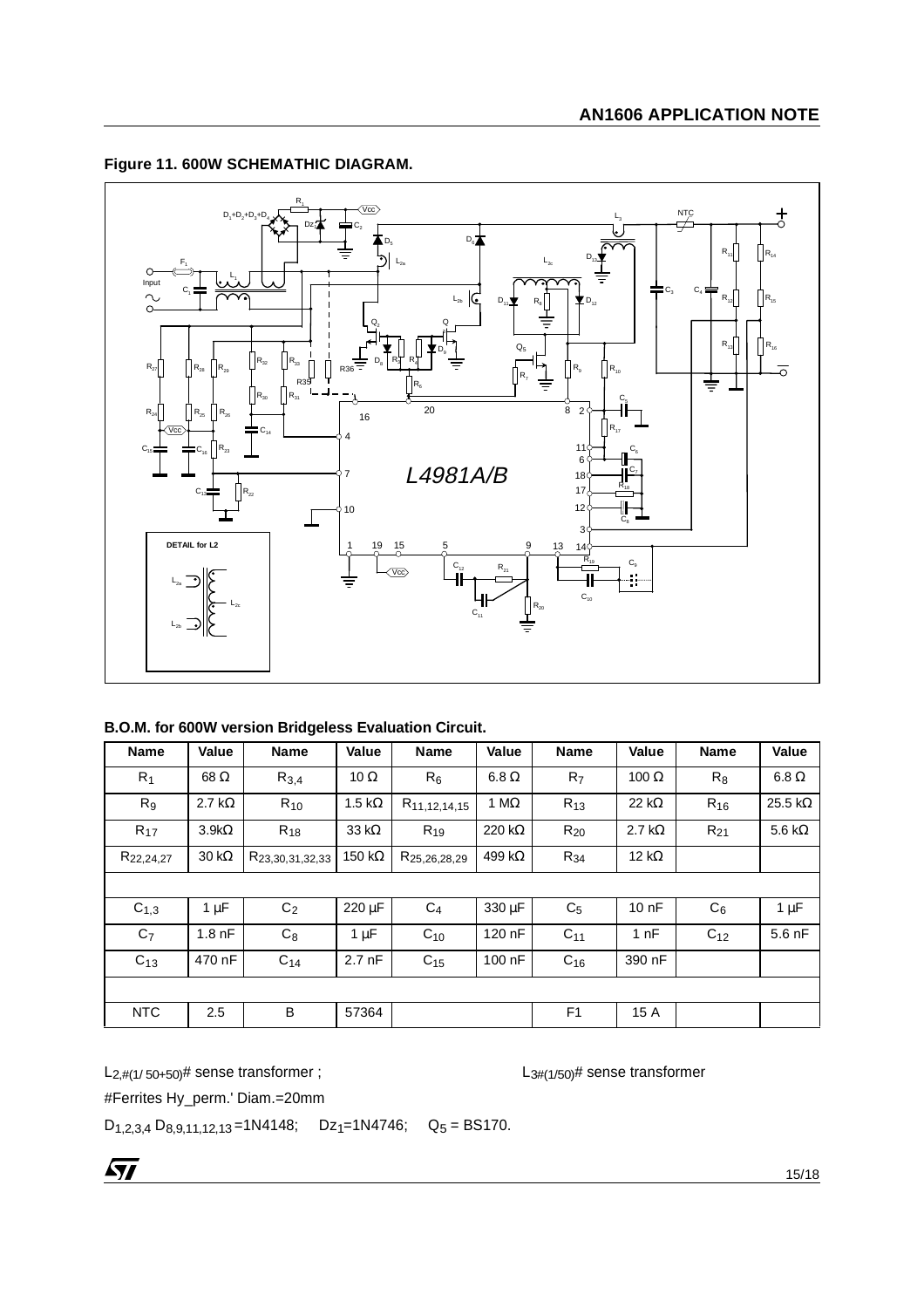L1=440  $\mu$ H; => E55\*28\*21-21+21 turns 2.5mm/gapped# 14 wires // m=0.4 mm each.

 $D_{5,6}$  = STTH8R06FP;  $Q_{2,3}$  = STW26NM50F

**Note:** For the evaluation circuit and external coupled inductor EMC where utilized.

The filter has been achieved as follows: -

Coupled inductor  $(30 + 30)$  turns; wire diameter = 0.8mm on a toroidal  $(40x16x8.5$  mm): -

Magnetizing inductance (each half inductor) Lm=8mH and a leakage inductance, Ld=50uH.

#### **Conclusion:**

The innovative bridgeless PFC configuration as described in this application note has been successfully tested. Details have been presented how to implement the technology, which should prove interesting to designers. Figure 12 shows the test results of efficiency and power dissipation for the application's 800W prototype.





*ki*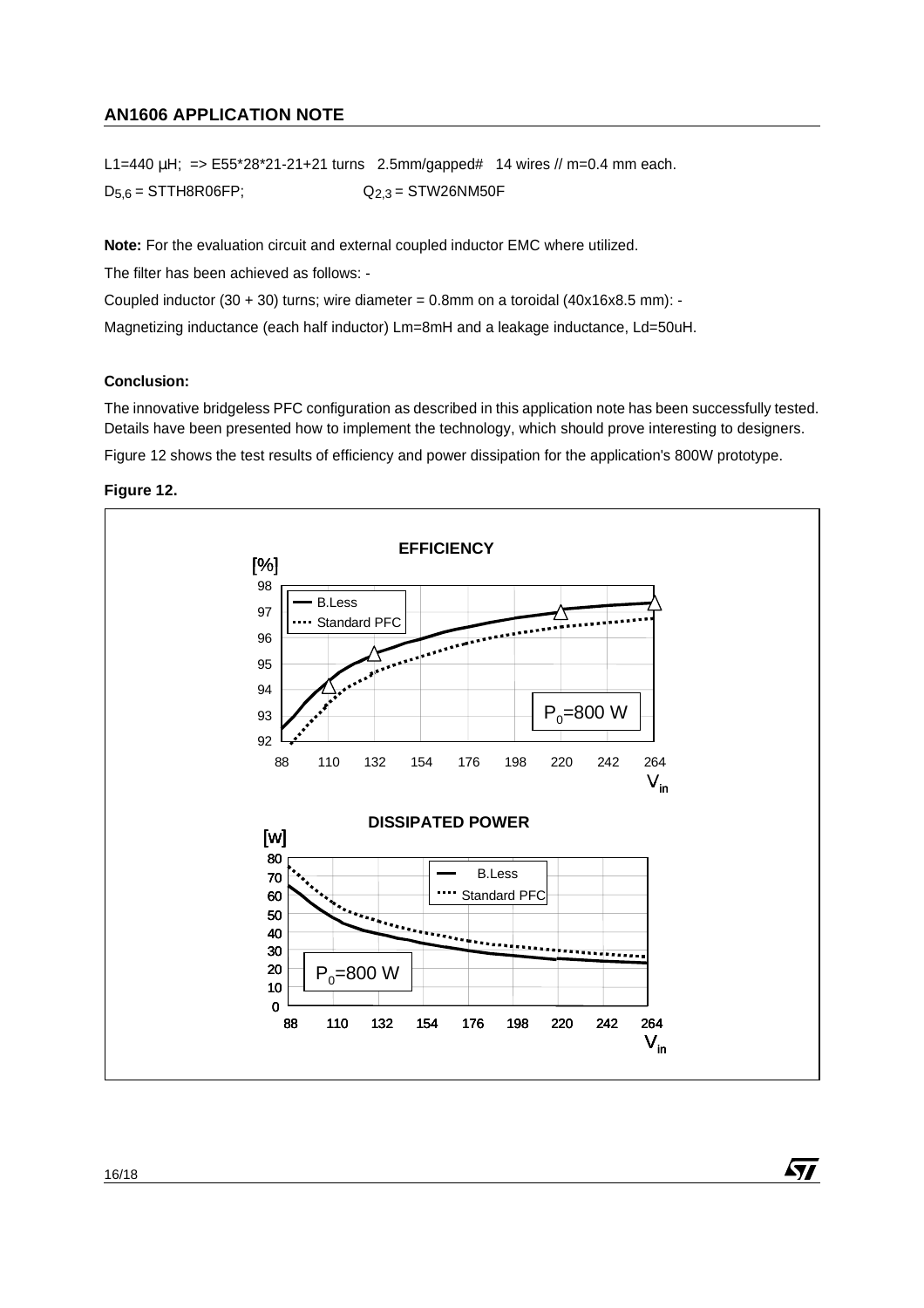| @ Vin=110Vac: Nominal power |      |            |       |     |                   |  |  |  |  |
|-----------------------------|------|------------|-------|-----|-------------------|--|--|--|--|
| Vout                        | Pout | <b>Pin</b> | РF    | TDH | <b>Efficiency</b> |  |  |  |  |
| 395VDC<br>800W              |      | 860W       | 0.999 |     | 94%               |  |  |  |  |
| @ Vin=220Vac: Nominal power |      |            |       |     |                   |  |  |  |  |
| 395VDC                      | 800W | 824W       | 0.997 | 8   | 97%               |  |  |  |  |

#### **Evaluation results for the 800W version.**

## **Evaluation results for the 600W version.**

| @Vin=110Vac: Nominal power |      |               |       |            |                   |  |  |  |  |
|----------------------------|------|---------------|-------|------------|-------------------|--|--|--|--|
| Vout                       | Pout | <b>Pin</b>    | РF    | <b>TDH</b> | <b>Efficiency</b> |  |  |  |  |
| 395VDC<br>652W             |      | 700W<br>0.998 |       | 6.7        | 93%               |  |  |  |  |
| @Vin=220Vac: Nominal power |      |               |       |            |                   |  |  |  |  |
| 395VDC                     | 652W | 624W          | 0.994 | 9          | 96.5%             |  |  |  |  |

#### **References: -**

**a)** Parsad N. Enjeti, R. Martinez "A high performance single phase AC to DC rectifier with input power factor correction" IEEE APEC'93

**b)** Alexandre Ferrari de Souza and Ivo Barbi "A new ZVS Semi resonant High Power Factor Rectifier with Reduced Conduction Losses"

IEE TRANSACTIONS ON INDUSTRIAL ELECTRONICS, VOL.46, NO.1 FEBRUARY 1999.

**c)** STM Application Notes AN628; AN824.

STMicroelectronics @ www.st.com, http://ccd.sgp.st.com/stonline/books/index.htm

 $\sqrt{11}$